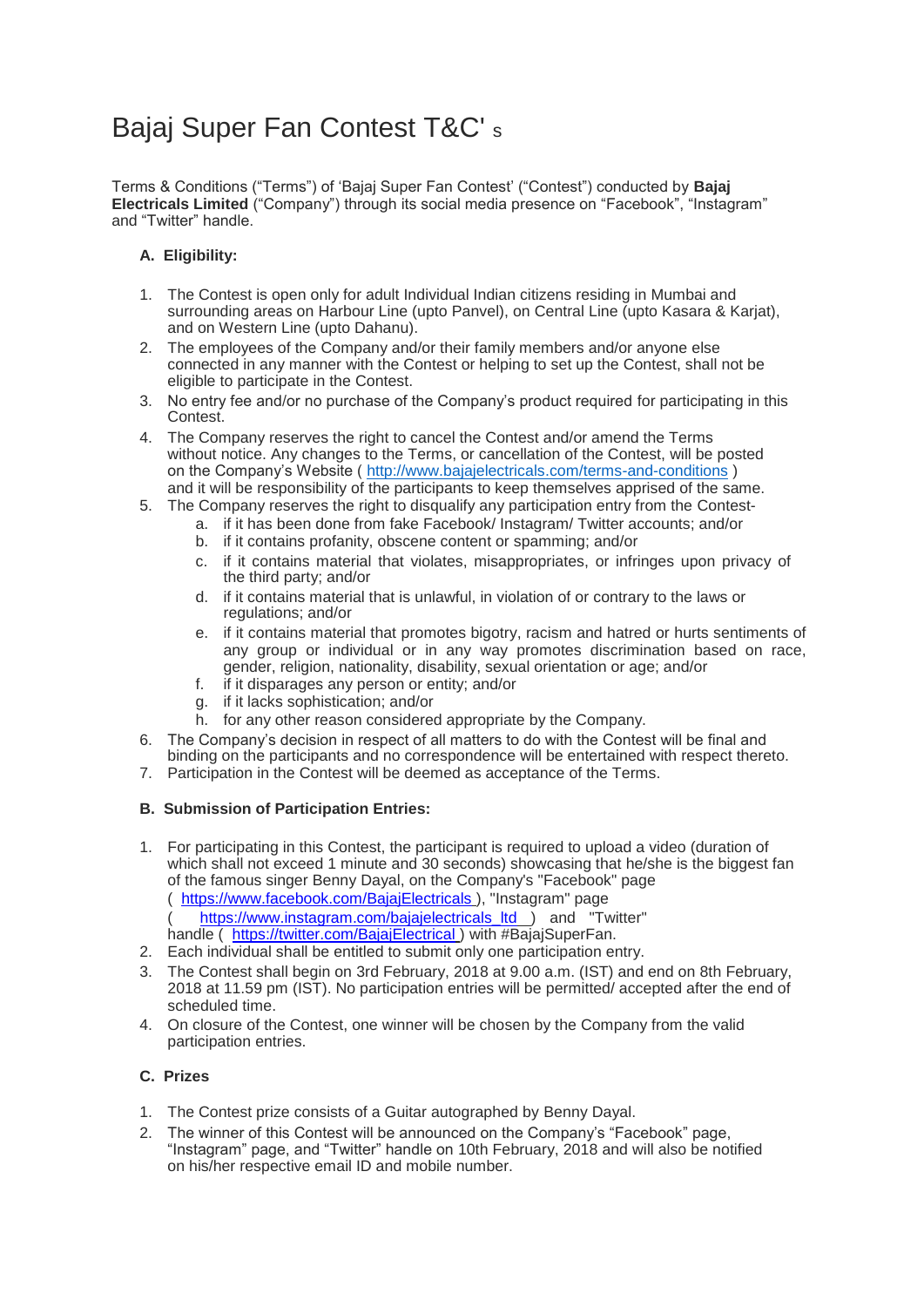- 3. The prize will be handed over to the winner on 10th February, 2018 at Kala Ghoda Festival during 'Benny Dayal Concert' and the time for the same will be communicated to the winner on 10th February, 2018.
- 4. The prize is non-transferable and no cash alternate to the prize will be offered. The prize will be awarded "AS IS" and WITHOUT WARRANTY OF ANY KIND, either express or implied, and all such warranties, including, but without limitation, the implied warranties of merchantability or fitness for a particular purpose.
- 5. The Company reserves the right to substitute the prize with another prize of equivalent value without giving notice.
- 6. If the winner cannot be contacted or does not come forward to claim the prize on 10th February, 2018, then the winner shall lose the right to claim the prize.
- 7. If for some unforeseen event (force majeure) the 'Benny Dayal Concert' is not conducted in Kala Ghoda Art Festival, the Company will hand over the prize to the winner and the venue and time for the same will be notified on his/her respective Email ID and mobile number.
- 8. The expenses incurred by the winner to claim the prize (including but not limited to travelling expenses) shall be borne by the winner and the Company shall not be liable to reimburse to the winner any expenses/ charges/ costs whatsoever.

#### **D. Intellectual Property Rights:**

- 1. The participant shall retain ownership rights in the participation entry. However, by participating in the Contest, the participant agrees and grants the Company (and any third party authorised by the Company) the right to edit, adapt, use, reproduce, publish, display, transmit, copy, amend, store and broadcast in any media now known or hereafter discovered (including but not limited to the World Wide Web), the participant's name, photograph, entry (images/ illustrations/ narratives) and likeness, without limitation, for any advertising promotional purposes or otherwise, without any compensation to the participant and/or his/her successors and assigns. Participation in this Contest would constitute Participant's irrevocable assignment and transfer to the Company of the foregoing rights.
- 2. No person shall be entitled to use the Company's logo, brand name, word mark or trademarks to promote any products and/or for any reason whatsoever on Facebook/ Twitter platform and/or any other platform, without the prior written permission from the Company.

## **E. Liability**

- 1. The Company will not be responsible for the contents and/or unauthorized access to and/or alteration of the participation entries. The Company absolves itself from any and all claims and/or liabilities (if any) arising out of the contents of the participants' entries and/or any act/ conduct on their part.
- 2. The Company accepts no responsibility for any damage, loss, injury or disappointment of any kind suffered by any participant by entering in the Contest, including as a result of any participant winning or not winning any prize.
- 3. By participating in this Contest, the participants releases, discharges, indemnifies, and holds harmless the Company, its affiliates, and their respective officers, directors, employees, agents and representatives from any and all liability, loss, harm, injury, damage, cost and expense whatsoever arising directly or indirectly from participation in the Contest.
- 4. In the event, the Contest is termed as void due to introduction of new legislation or prohibition imposed by an amendment to the existing legislation or by judicial orders, the Company shall not be liable to award the prize or any monetary compensation in lieu thereof to the participants.
- 5. Any attempt by the participants or other individuals to deliberately damage any website or page or undermine the legitimate operation of this Contest, including but not limited to any fraudulent claims, shall be deemed as violation of applicable civil and criminal laws. Should such an attempt be made, the Company reserves the right to seek remedies and damages from any such individual, as may be permitted by law.